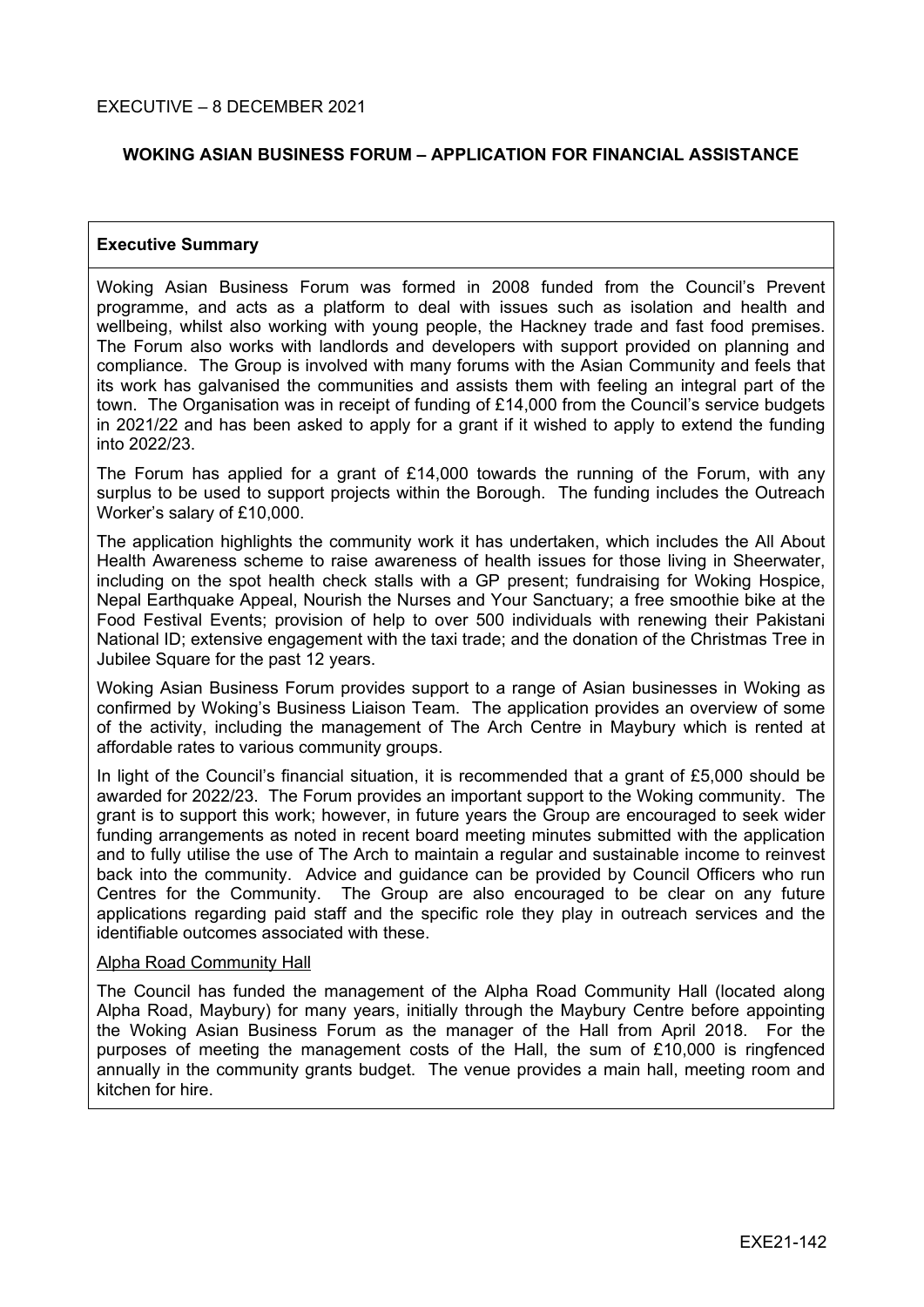| <b>Recommendations</b>            |                                                                                                                                                                                                                                                                                                                                                                                                                                                                                                                                                                                                     |  |
|-----------------------------------|-----------------------------------------------------------------------------------------------------------------------------------------------------------------------------------------------------------------------------------------------------------------------------------------------------------------------------------------------------------------------------------------------------------------------------------------------------------------------------------------------------------------------------------------------------------------------------------------------------|--|
| The Executive is<br>requested to: | <b>RESOLVE That, subject to the outcome of the Council's budgetary</b><br>process,                                                                                                                                                                                                                                                                                                                                                                                                                                                                                                                  |  |
|                                   | a grant of £5,000 be awarded from service budgets towards the<br>(i)<br>running costs of the Forum; and                                                                                                                                                                                                                                                                                                                                                                                                                                                                                             |  |
|                                   | the allocation of funding of £10,000 to the Woking Asian<br>(ii)<br>Business Forum to manage the Alpha Road Community Hall be<br>noted.                                                                                                                                                                                                                                                                                                                                                                                                                                                             |  |
| <b>Reason for Decision</b>        | To enable the valued community work undertaken by the Forum to<br>continue.                                                                                                                                                                                                                                                                                                                                                                                                                                                                                                                         |  |
| Confirmation of funding           | This award is provisionally made on the expectation that the Council's<br>budgets for revenue and capital projects remain at the same level<br>allocated for the current financial year. The Council's overall budget,<br>including the sums allocated for community grants, will be determined<br>by Council at its meeting on 10 February 2022. In the event the grant<br>budgets are set at the anticipated levels, confirmation of the Council's<br>support will be sent to successful applicants. Groups should not plan<br>for the 2022/23 funding until this confirmation has been received. |  |
| Conditions                        | <b>Accounts.</b> The Organisation must submit accounts for the year in<br>which the grant is awarded, including an income and expenditure<br>account and balance sheet. Please note that accounts for other years<br>may also be required.                                                                                                                                                                                                                                                                                                                                                          |  |
|                                   | <b>Monitoring Information.</b> The Organisation must submit quarterly<br>monitoring information as a measure of its achievements. Failure to<br>provide details will jeopardise the award. E-mail requests will be sent<br>to the applicant on a quarterly basis.                                                                                                                                                                                                                                                                                                                                   |  |
|                                   | <b>Publicity.</b> Where possible, the Organisation is required to publicise<br>the support received from Woking Borough Council, including on<br>websites and literature / leaflets produced.                                                                                                                                                                                                                                                                                                                                                                                                       |  |
|                                   | <b>Payments.</b> Unless exceptional circumstances exist all invoices must<br>be received quarterly with monitoring information for the previous<br>quarter.                                                                                                                                                                                                                                                                                                                                                                                                                                         |  |
|                                   | <b>Payment Period.</b> Final quarter claims must be made by the second<br>week in April. Unclaimed awards will not be available at a later date<br>unless exceptional circumstances can be demonstrated to the Council<br>before the end of the award year.                                                                                                                                                                                                                                                                                                                                         |  |
|                                   | <b>Joint Working.</b> WBC expects the Organisation to engage positively<br>on health and wellbeing multi-agency joint work affecting Woking.<br>Groups which refuse may place their Council support at risk, e.g.<br>grant, concessionary rent and other assistance.                                                                                                                                                                                                                                                                                                                                |  |
|                                   | Homelessness Reduction Act 2017. Following the introduction of<br>new legislation from April 2018, the Council expects the support of<br>partner agencies in identifying people at risk of homelessness as early<br>as possible to maximise the opportunities to prevent such. Partner<br>agencies / organisations are expected to be engaged in joint working<br>arrangements to assist in finding suitable housing and support<br>solutions, and where appropriate to undertake and respond to the new<br>'duty to refer'. Groups which do not support this new legislation and                   |  |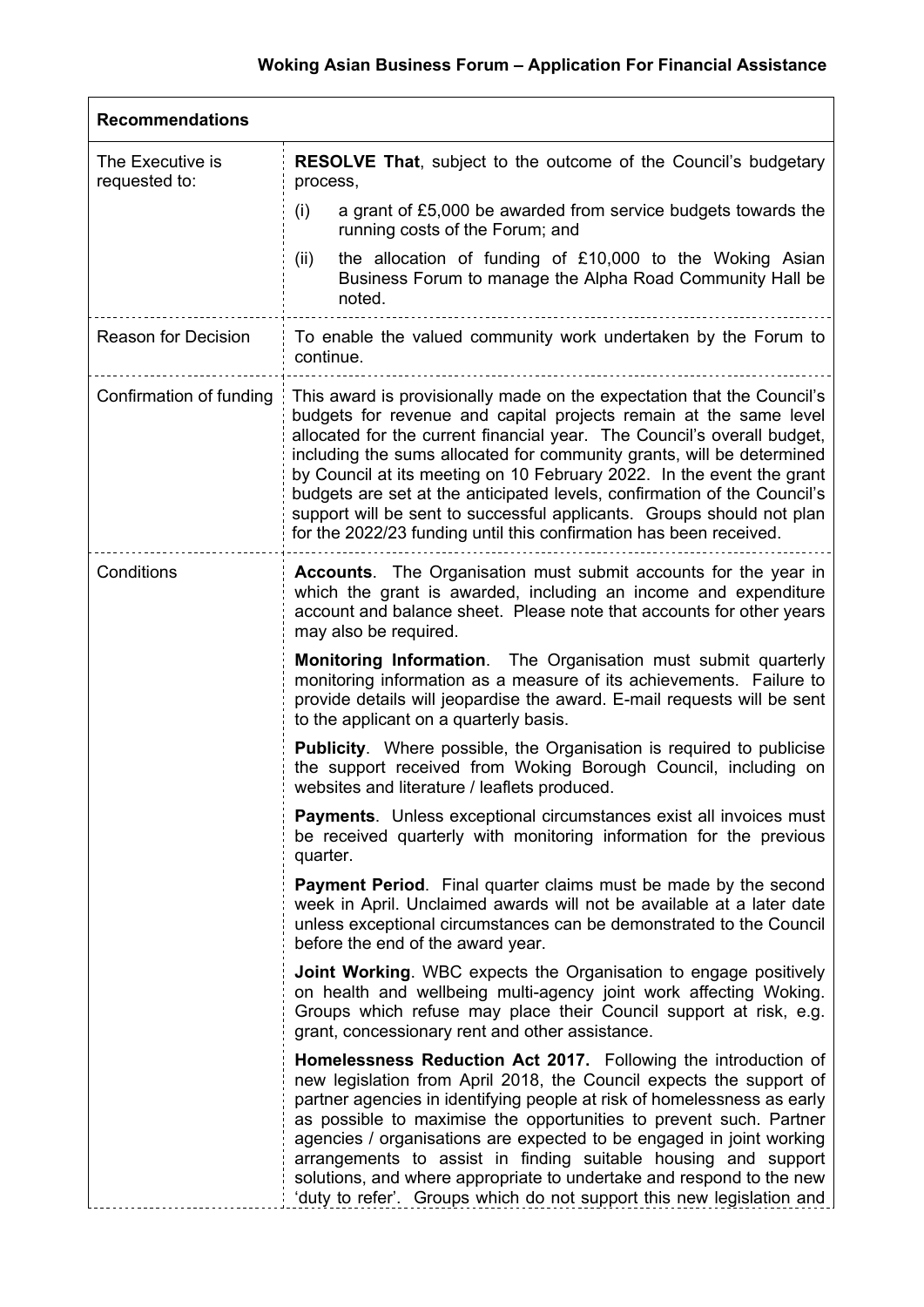|                        | way of working positively may put their Council support at risk.                                                                                                                                                                                                                                                                                                                                                                                                                                                                                                                                                                     |
|------------------------|--------------------------------------------------------------------------------------------------------------------------------------------------------------------------------------------------------------------------------------------------------------------------------------------------------------------------------------------------------------------------------------------------------------------------------------------------------------------------------------------------------------------------------------------------------------------------------------------------------------------------------------|
|                        | Venue Hire. Woking Borough Council has a duty to ensure that<br>publicly-owned venues and resources do not provide a platform for<br>extremists and are not used to disseminate extremist views. This duty<br>extends to organisations that work with the local authority so this<br>includes recipients of any grants from Woking Borough Council. If<br>Groups hire out their venue(s) they should ensure good processes are<br>in place for record keeping and checking if hirers are appropriate<br>groups to be making the hire arrangements. The following are some<br>areas which should be considered:                       |
|                        | Basic details should be recorded to include speaker's address,<br>mobile phone number and organisation details.<br>Has the identity of the speaker been confirmed and is their<br>$\bullet$<br>organisation bona fide? Are they known to the hirer?<br>Is the speaker from the area? Are they UK citizens or from<br>$\bullet$<br>overseas and will they travel specifically for this event?<br>Consider checks on the internet to confirm the status of speakers<br>to include website, YouTube or social media sites.<br>How many people are likely to attend (check previous or similar<br>٠<br>events either locally or online). |
| Performance Indicators | <b>Users.</b> The Organisation to provide a breakdown of the users.                                                                                                                                                                                                                                                                                                                                                                                                                                                                                                                                                                  |
|                        | <b>Activities.</b> The Organisation to provide details of activities and<br>events held.                                                                                                                                                                                                                                                                                                                                                                                                                                                                                                                                             |
|                        | <b>Publicity.</b> The Organisation to advise how the Council's support has<br>been publicised.                                                                                                                                                                                                                                                                                                                                                                                                                                                                                                                                       |
|                        | <b>Statement of Use.</b> The Organisation to provide a statement stating<br>the use to which the grant money has been put.                                                                                                                                                                                                                                                                                                                                                                                                                                                                                                           |
| <b>Future Support</b>  | The financial pressure on the Council's budgets is expected to<br>continue in the coming years and accordingly the overall level of<br>support available in future years may be reduced. The applicant is<br>therefore to be advised that the award of funding for 2022/23 does not<br>imply that a similar application in 2023/24 would be supported. In<br>particular, it is emphasised that the Council is unlikely to be in a<br>position to award any sums above the 2022/23 levels.                                                                                                                                            |
|                        | In view of this, the applicant is to be advised to ensure that<br>contingency plans for the Group's operations for 2023/24 have been<br>drawn up in the event that the Council is unable to continue its support<br>beyond April 2023. All applicants are strongly recommended to<br>pursue alternative sources of funding and are encouraged to approach<br>Woking Borough Council's Community Support Team for advice and<br>support.                                                                                                                                                                                              |

#### **The Executive has authority to determine the above recommendations.**

## **Background Papers:**

2022/23 Application Form.

# **Reporting Person:**

Julie Fisher, Chief Executive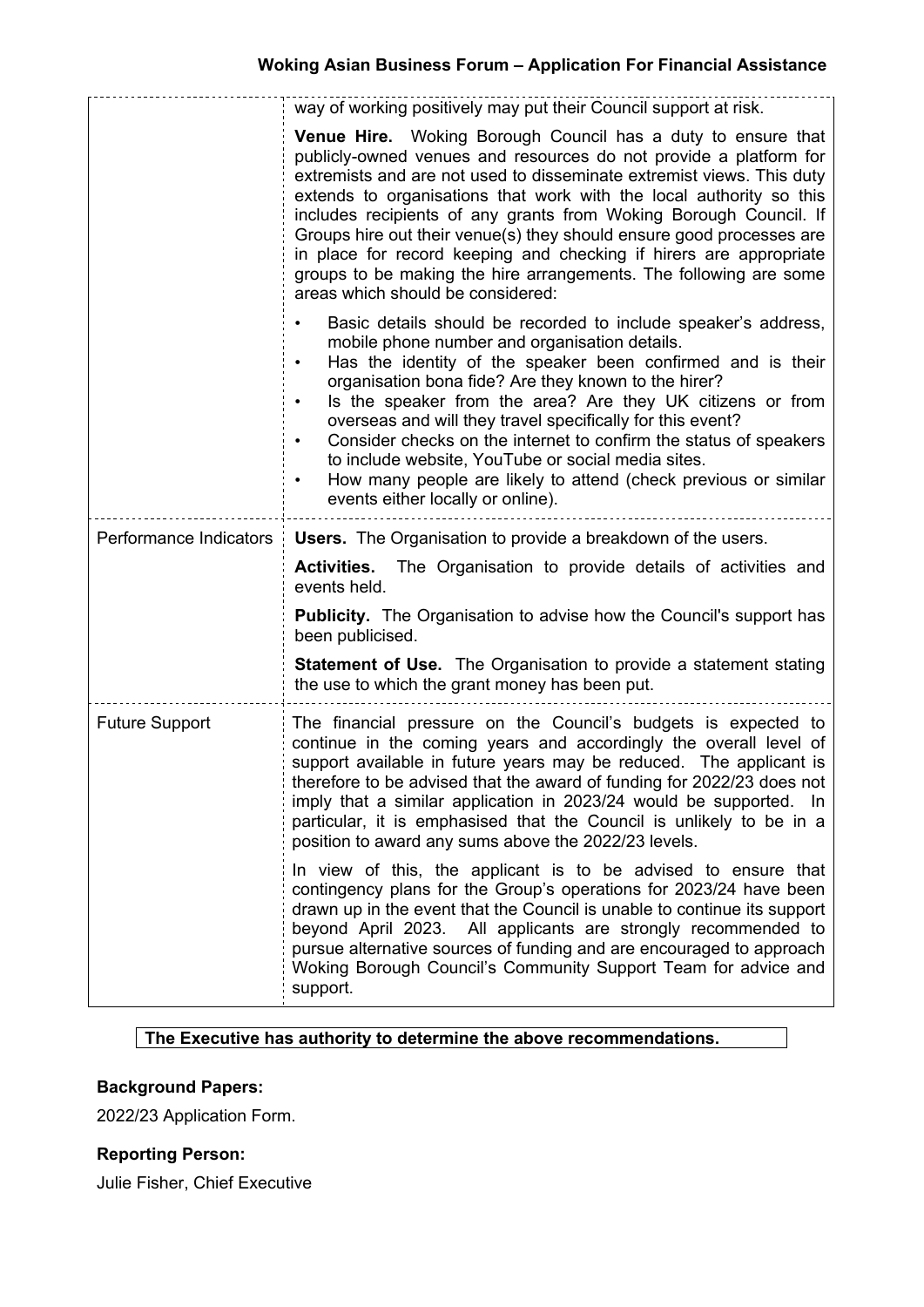Extn: 3301, Email: julie.fisher@woking.gov.uk

#### **Contact Person:**

Frank Jeffrey, Head of Democratic Services Extn: 3012, Email: frank.jeffrey@woking.gov.uk

Doug Davern, Democratic Services Officer Extn: 3018, Email: doug.davern@woking.gov.uk

## **Portfolio Holder:**

Cllr Simon Ashall Email: cllrsimon.ashall@woking.gov.uk

### **Shadow Portfolio Holder:**

Cllr Will Forster Email: cllrwill.forster@woking.gov.uk

#### **Date Published:**

30 November 2021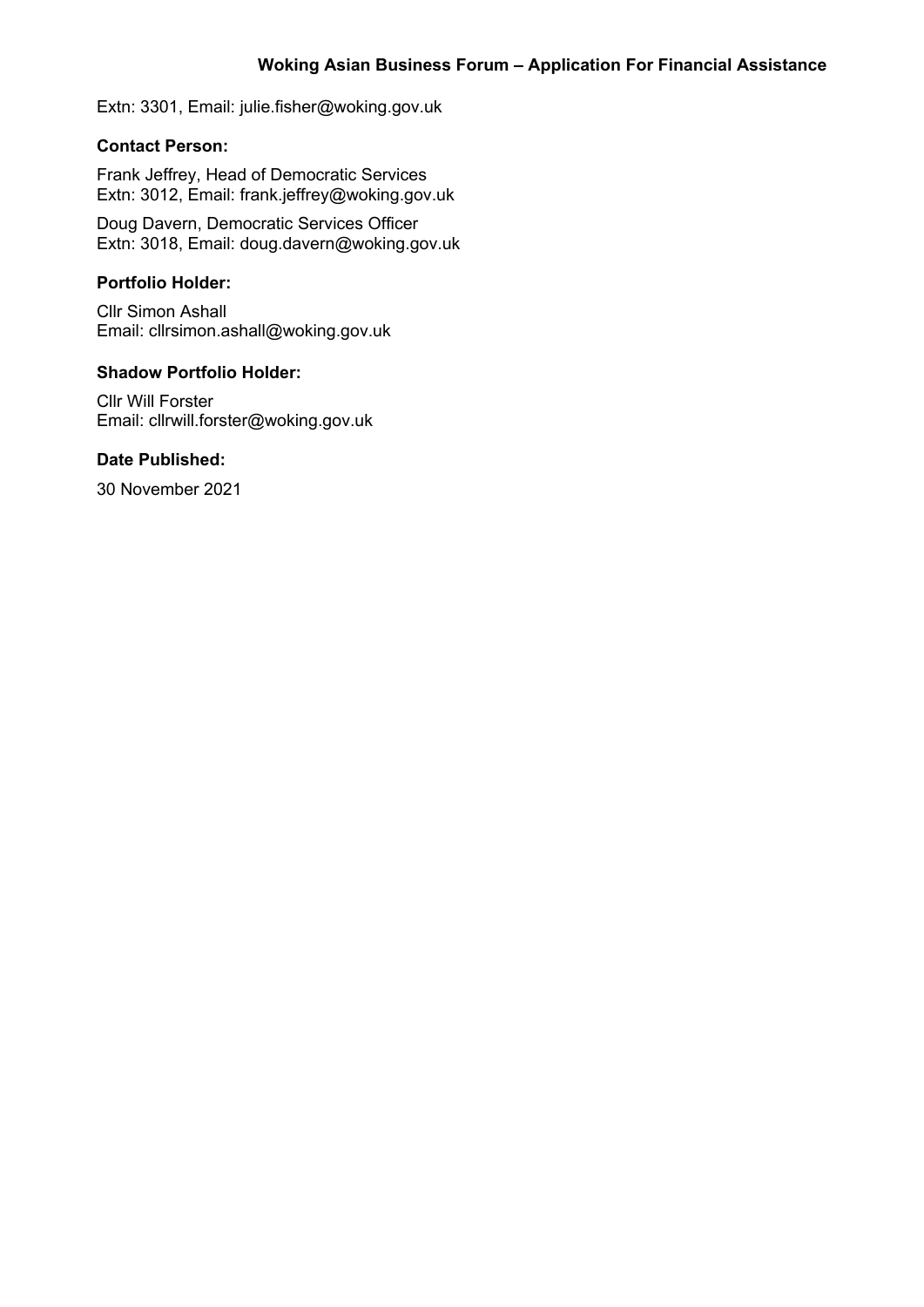٦

| 1.0 Summary of Application |                                                                                                                                                                                                                                                                                                                                                                                                                                                                                                                                                                                                                                                                                                                                                      |  |
|----------------------------|------------------------------------------------------------------------------------------------------------------------------------------------------------------------------------------------------------------------------------------------------------------------------------------------------------------------------------------------------------------------------------------------------------------------------------------------------------------------------------------------------------------------------------------------------------------------------------------------------------------------------------------------------------------------------------------------------------------------------------------------------|--|
| 1.1 Status and Aims        | Woking Asian Business Forum was formed in 2008 funded from the<br>Prevent programme, and acts as a platform to deal with issues such<br>as isolation and health and wellbeing, whilst also working with young<br>people, the Hackney trade and fast food premises. The Forum also<br>works with landlords and developers with support provided on<br>planning and compliance. The Group is involved with many forums<br>with the Asian Community and feels that its work has galvanised the<br>communities and assists them with feeling an integral part of the town.<br>As the Forum has been established for over twelve years, the<br>community see it as a group that can provide support to them, and<br>also a link with the Borough Council. |  |
| 1.2 Employees              | None. The Outreach Worker works as a self-employed contractor.                                                                                                                                                                                                                                                                                                                                                                                                                                                                                                                                                                                                                                                                                       |  |
|                            |                                                                                                                                                                                                                                                                                                                                                                                                                                                                                                                                                                                                                                                                                                                                                      |  |
| 1.3 Volunteers             | 60.                                                                                                                                                                                                                                                                                                                                                                                                                                                                                                                                                                                                                                                                                                                                                  |  |
| 1.4 Clients/Users          | 350, comprising:                                                                                                                                                                                                                                                                                                                                                                                                                                                                                                                                                                                                                                                                                                                                     |  |
|                            | 250 male                                                                                                                                                                                                                                                                                                                                                                                                                                                                                                                                                                                                                                                                                                                                             |  |
|                            | 100 female                                                                                                                                                                                                                                                                                                                                                                                                                                                                                                                                                                                                                                                                                                                                           |  |
|                            | 30 disabled                                                                                                                                                                                                                                                                                                                                                                                                                                                                                                                                                                                                                                                                                                                                          |  |
|                            | 300 ethnic minority                                                                                                                                                                                                                                                                                                                                                                                                                                                                                                                                                                                                                                                                                                                                  |  |
|                            | 350 resident in Woking                                                                                                                                                                                                                                                                                                                                                                                                                                                                                                                                                                                                                                                                                                                               |  |
|                            | The community and charity rates to hire the Alpha Road Community<br>Hall is £12 per hour, £10 for 2 hours for the elderly ladies who meet<br>every Wednesdays. The private hire is competitive at £20 per hour.<br>The prayer groups are given priority bookings and rates. As set out in<br>the covering report included in this agenda pack, the Council<br>separately pays the Forum the sum of £10,000 to manage the Hall on<br>its behalf.                                                                                                                                                                                                                                                                                                      |  |
|                            | The Forum works closely with all faiths, Surrey Police, Woking<br>Borough Council, local businesses and the communities it serves. An<br>example is highlighted as projects for the taxi community, where<br>extensive market research takes place. On one occasion, this<br>included letters sent to around 800 individuals.                                                                                                                                                                                                                                                                                                                                                                                                                        |  |
| 1.5 Members                | 300, comprising:                                                                                                                                                                                                                                                                                                                                                                                                                                                                                                                                                                                                                                                                                                                                     |  |
|                            | 200 male                                                                                                                                                                                                                                                                                                                                                                                                                                                                                                                                                                                                                                                                                                                                             |  |
|                            | 100 female                                                                                                                                                                                                                                                                                                                                                                                                                                                                                                                                                                                                                                                                                                                                           |  |
|                            | 50 disabled                                                                                                                                                                                                                                                                                                                                                                                                                                                                                                                                                                                                                                                                                                                                          |  |
|                            | 250 ethnic minority                                                                                                                                                                                                                                                                                                                                                                                                                                                                                                                                                                                                                                                                                                                                  |  |
|                            | 250 resident in Woking                                                                                                                                                                                                                                                                                                                                                                                                                                                                                                                                                                                                                                                                                                                               |  |
|                            | 300 aged 19-65                                                                                                                                                                                                                                                                                                                                                                                                                                                                                                                                                                                                                                                                                                                                       |  |
|                            | 70 aged 65+                                                                                                                                                                                                                                                                                                                                                                                                                                                                                                                                                                                                                                                                                                                                          |  |
|                            | No charge is made for membership of the Forum.                                                                                                                                                                                                                                                                                                                                                                                                                                                                                                                                                                                                                                                                                                       |  |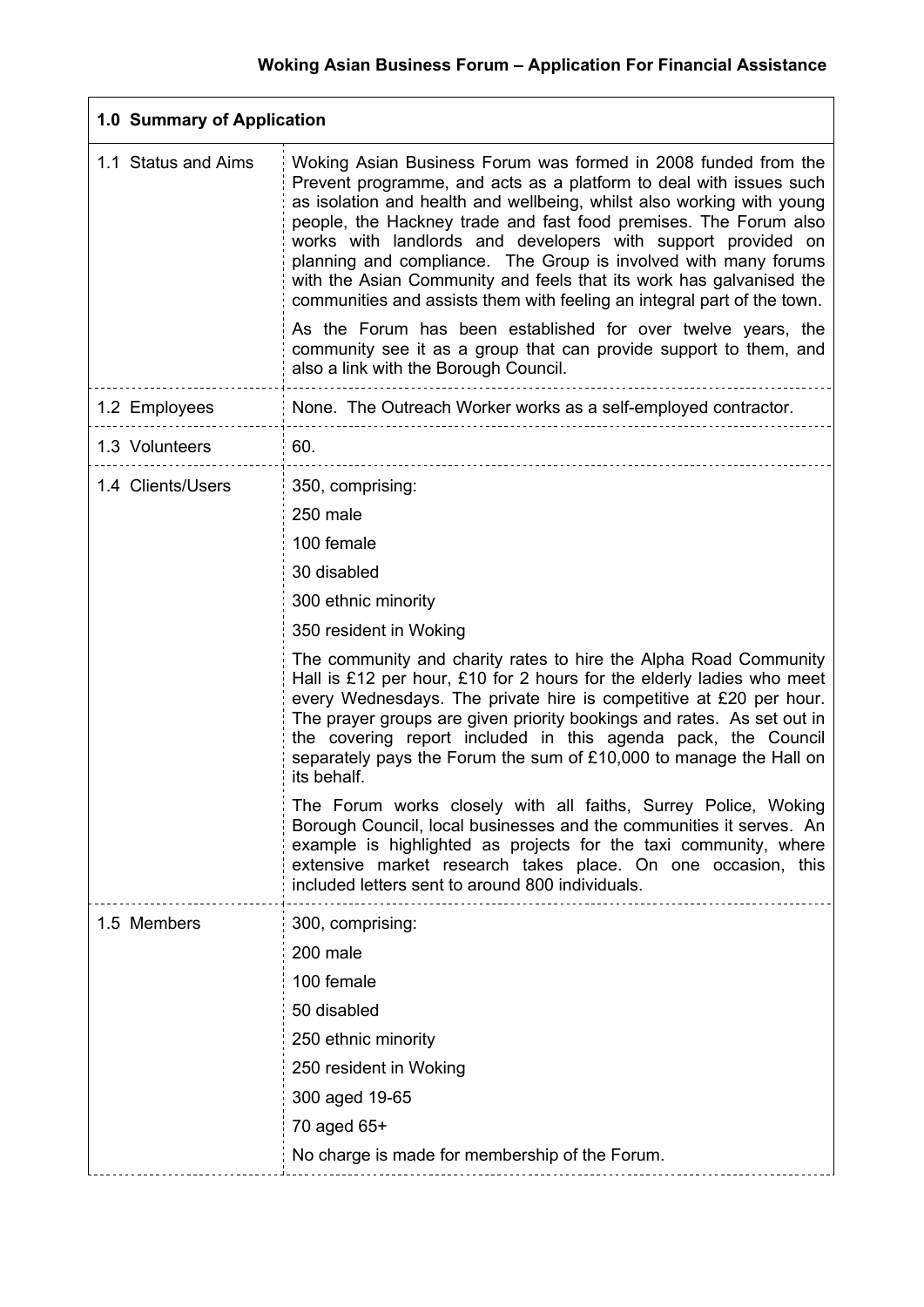# **Woking Asian Business Forum – Application For Financial Assistance**

| 1.6 Sum Requested     | £14,000 (Revenue)                                                                                                                                                                                                                                                                                                                                                                                                                                                                                                                                                                                                                                                                                                                                                                        |  |
|-----------------------|------------------------------------------------------------------------------------------------------------------------------------------------------------------------------------------------------------------------------------------------------------------------------------------------------------------------------------------------------------------------------------------------------------------------------------------------------------------------------------------------------------------------------------------------------------------------------------------------------------------------------------------------------------------------------------------------------------------------------------------------------------------------------------------|--|
| 1.7 Project           | The grant applied for is towards the running of the Forum, with any<br>surplus to be used to support projects within the Borough.                                                                                                                                                                                                                                                                                                                                                                                                                                                                                                                                                                                                                                                        |  |
| 1.8 Cost breakdown:   | The Outreach Worker's salary equates to £10,000, with an extra<br>£4,000 being allocated to costs such as IT and admin, telephone<br>expenses, accountancy fees and website serviced offices.                                                                                                                                                                                                                                                                                                                                                                                                                                                                                                                                                                                            |  |
| 1.9 Community Benefit | The Forum notes that it is difficult to measure the numbers, however<br>prior the pandemic it has supported over 150 young people through<br>the Prince's Trust by mentoring girls and boys at Bishop David Brown<br>after school who were preparing for their GCSEs. The mentoring<br>assisted the children with achieving higher grades than expected, with<br>some later going onto study at University. Subsequently, a mothers<br>and daughters joint mentoring programme was held in primary<br>schools, which ran for one year due to the availability of funding.                                                                                                                                                                                                                |  |
|                       | The Forum also developed "AAHA - All About Health Awareness",<br>following a piece of research which showed the health differences of<br>those living on either side of the Basingstoke Canal equated to a<br>reduced life expectancy of 10 years for people residing in Maybury<br>and Sheerwater. The Forum notes that the community has significant<br>health related issues, such as levels of diabetes, heart conditions,<br>mental health, lack of exercise, and poor diets. The Forum has<br>therefore operated on the spot health checks stalls with a GP present<br>to check blood pressure, BMI, blood sugar, heart rates. It has also<br>arranged for a free smoothie bike to be available at each Woking Food<br>Festival to promote healthy living in the ethnic community. |  |
|                       | The Forum has donated the main Christmas Tree in Jubilee Square<br>for the past 12 years. It has raised large sums of money for Charities<br>such as Woking Hospice (£120,000) and Appeals such as the Nepal<br>Earthquake appeal (£30,000). It also donated £1,000 to Your<br>Sanctuary where £50 went to a family to buy ingredients and cakes to<br>host a party, at which each family had to raise £500 for Your<br>Sanctuary.                                                                                                                                                                                                                                                                                                                                                       |  |
|                       | Funds were raised for the "Nourish the Nurses" campaign, where over<br>300 fresh fruit and vegetables were provided as support through Local<br>Resilience Task Groups during the pandemic.                                                                                                                                                                                                                                                                                                                                                                                                                                                                                                                                                                                              |  |
|                       | The Forum organised over 500 individuals who needed to renew their<br>Pakistani National ID cards, where individuals had to travel to the<br>Pakistan Embassy. It arranged for representatives from the Pakistan<br>Embassy to attend Woking Mosque to process over 500 cards over<br>two weekends.                                                                                                                                                                                                                                                                                                                                                                                                                                                                                      |  |
|                       | The Forum adds that it works with the following organisations: Woking<br>Borough Council, Your Sanctuary, Surrey Police, Start-up Woking,<br>Woking Works, Surrey Chambers of Commerce, Woking Chamber,<br>WATCH, Woking Fire Station, Help the Heroes, Nourish the Nurses,<br>Shifa, Street Angels, Woking & Sam Beare Hospice, NHS, Mosaic<br>Business in Community, Brookwood Cemetery, Bedser Foundation<br>and the Military Remembrance Services.                                                                                                                                                                                                                                                                                                                                   |  |
| 1.10 Covid-19 Impact  | The Forum notes the impact of the lockdown periods on its members<br>and also the community through the temporary closure of the Alpha                                                                                                                                                                                                                                                                                                                                                                                                                                                                                                                                                                                                                                                   |  |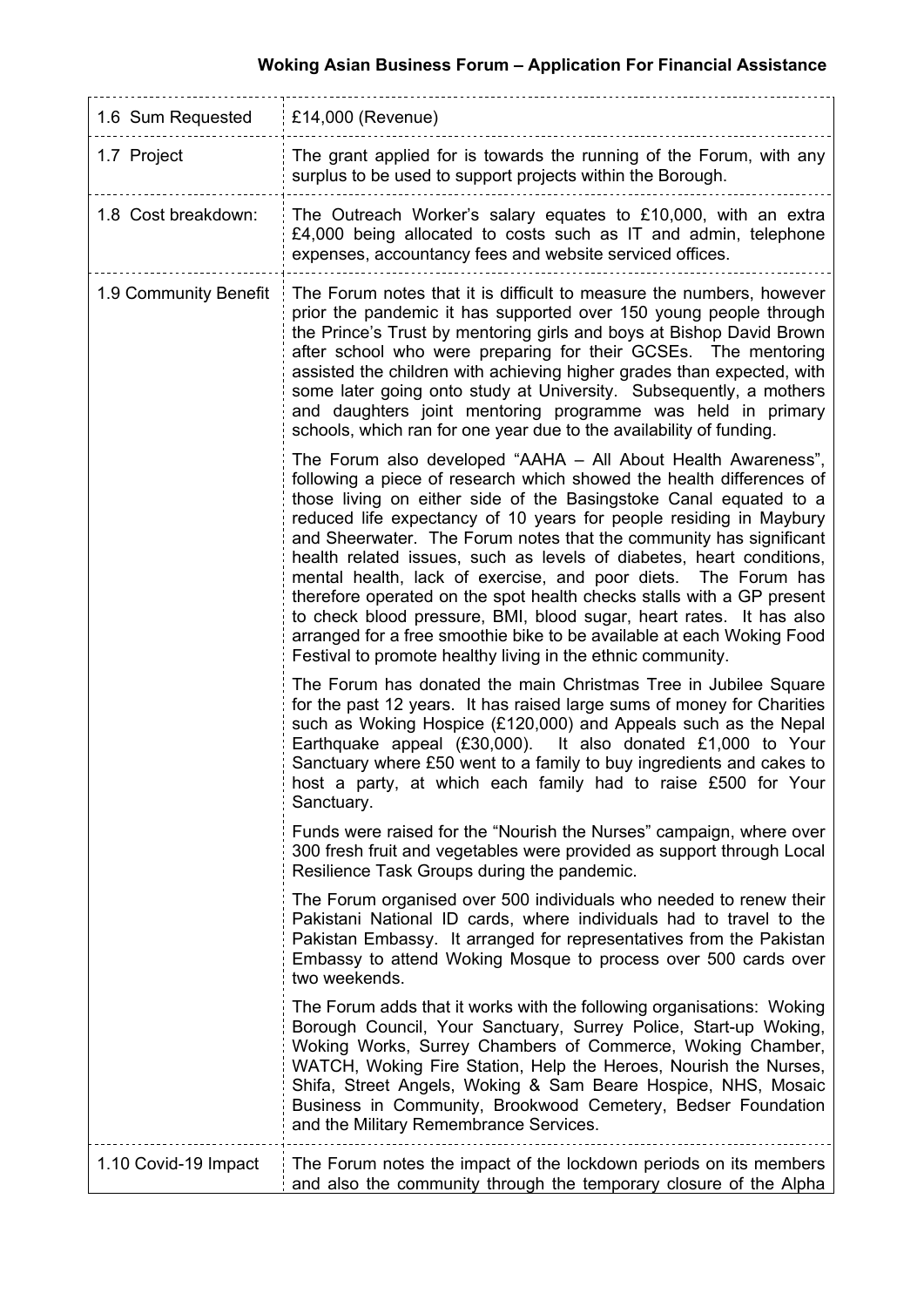**Road Community Hall facility.** 

| 2.0 Financial Background                |                                                                                                                                                                                                                                                                                     |  |
|-----------------------------------------|-------------------------------------------------------------------------------------------------------------------------------------------------------------------------------------------------------------------------------------------------------------------------------------|--|
| 2.1 Budget                              | At the time of the application, the Group held $£41,489$ as reserves,<br>including £7,000 of funding from the Lottery Fund for 'The Living and<br>the Dead' project exploring minority burial grounds in Brookwood<br>Cemetery.                                                     |  |
|                                         | The Group has submitted a budget for 2022/23 which shows an<br>anticipated income of £19,000, which includes WBC Grant £14,000,<br>Networking £1,000 and Newsletter Advertising Income £4,000.                                                                                      |  |
|                                         | The anticipated expenditure is forecast at £16,380, including Outreach<br>Worker £10,000, Newsletter Costs £2,000, and Provision of Town<br>Centre Christmas Tree £1,500. The anticipated surplus is £2,620<br>which the Forum notes will be made available for community projects. |  |
| 2.2 Accounts                            | The Group has submitted short accounts for 2020/21 which show a<br>balance sheet only. The net current assets is set at £41,489,<br>compared with £28,224 in 2019/20.                                                                                                               |  |
| 2.3 Support over the<br>past five years | New application.                                                                                                                                                                                                                                                                    |  |

| 3.0 Assessment of Application |                                                                                                                                                                                                                                                                         |                  |
|-------------------------------|-------------------------------------------------------------------------------------------------------------------------------------------------------------------------------------------------------------------------------------------------------------------------|------------------|
| 3.1 Key Information           | Constitution<br>$\circ$                                                                                                                                                                                                                                                 | Yes              |
|                               | <b>Registered Charity</b><br>O                                                                                                                                                                                                                                          | <b>No</b>        |
|                               | <b>VAT Registered</b><br>O                                                                                                                                                                                                                                              | <b>No</b>        |
|                               | <b>Equal Opportunities Policy</b><br>O                                                                                                                                                                                                                                  | No               |
|                               | Safeguarding Policy<br>O                                                                                                                                                                                                                                                | Yes              |
|                               | <b>Reserves Policy</b><br>O                                                                                                                                                                                                                                             | Yes              |
|                               | <b>Quality Mark</b><br>$\circ$                                                                                                                                                                                                                                          | <b>No</b>        |
|                               | Other funding sources pursued<br>O                                                                                                                                                                                                                                      | <b>No</b>        |
|                               | Other support by the Council<br>O                                                                                                                                                                                                                                       | Yes <sup>*</sup> |
|                               | Fundraising<br>O                                                                                                                                                                                                                                                        | Yes              |
|                               | Two quotes<br>O                                                                                                                                                                                                                                                         | N/A              |
|                               | Regular monitoring provided previously<br>O                                                                                                                                                                                                                             | N/A              |
|                               | During 2021/22 funding of £14,000 was<br>received from service budgets towards running<br>costs.                                                                                                                                                                        |                  |
| 3.2 Assessment                | The Woking Asian Business Forum provides support to a range of<br>Asian businesses in Woking as confirmed by Woking's Business<br>Liaison Team. The application provides an overview of some of the<br>activity, including the management of The Arch Centre in Maybury |                  |